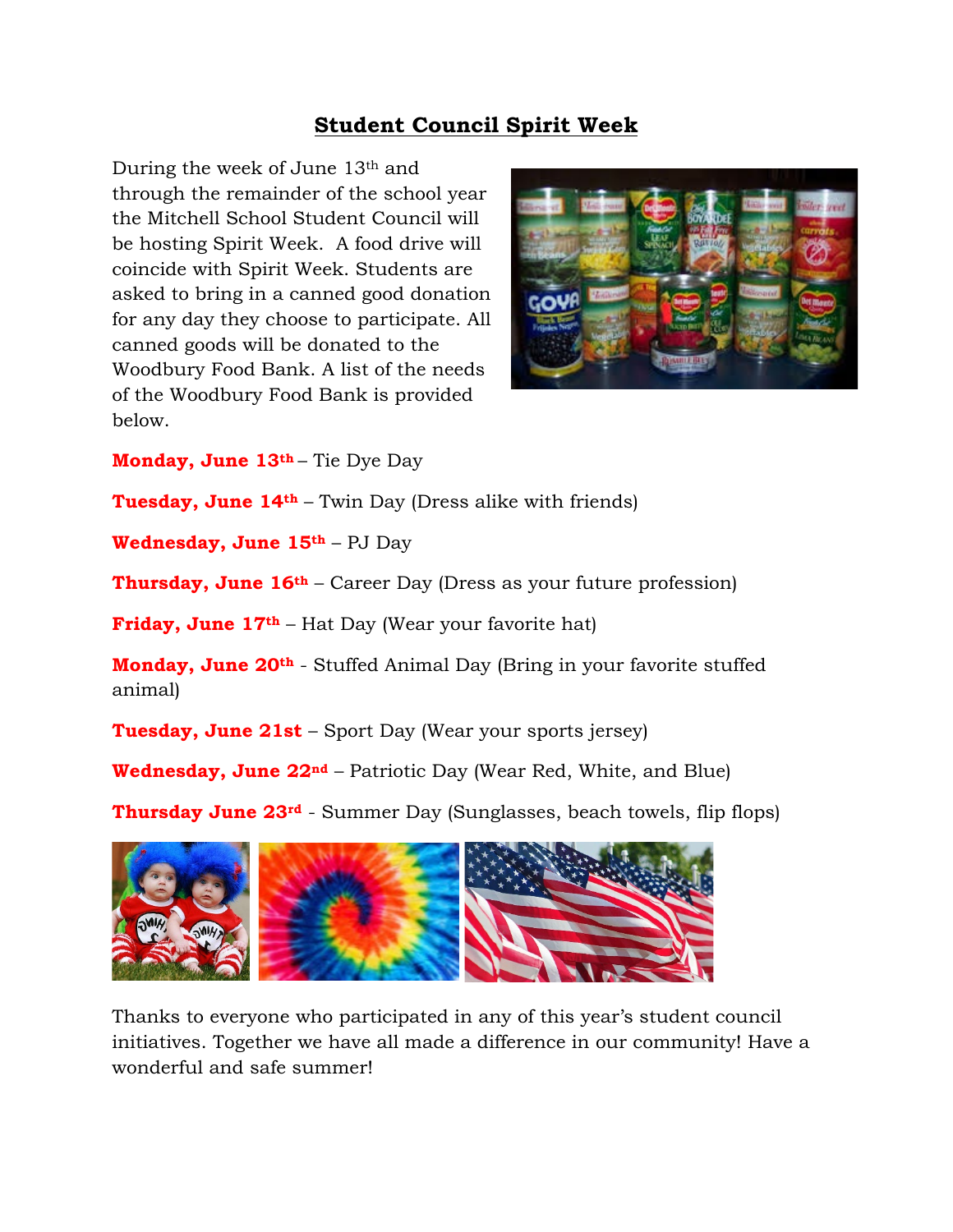## **Woodbury Food Bank priority needs – June 2022**

## Special priority needs:

Chicken, beef & vegetable broths

 Priority soups: Chicken combo, beef combo, minestrone, vegetable, lentil, pea, Italian wedding & chowder

- Priority canned meats/fish: Hash, chili, pork & beans, beef stew, salmon, chicken
- Juice bottles, especially apple, grape, orange, cranberry & cranberry mixes
- Assorted fruit cups, canned pears & canned pineapples
- Canned tomatoes, especially tomato sauce and whole, diced & stewed tomatoes
- Canned cannellini beans, canned spinach, canned olives & canned mushrooms
- Pancake/waffle mixes
- Cereals & oatmeal
- Quick bread mixes & muffin mixes
- Brownie mixes
- Canned & boxed potatoes (plain & flavored)
- Condiments including syrup, ketchup, mustard, salad dressing & mayo
- Regular, half-caf & decaf ground coffee, and regular & decaf teas
- Cooking oils including canola, vegetable, corn & olive
- Liquid dish detergent & laundry detergent (both scented and free & clear)
- Paper products including paper towels, toilet paper & napkins

## **Year round general needs:**

Pastas in short supply: Linguine, fettucine & angel hair

Pasta sauce

Juice boxes & juice pouches and shelf-stable milk

Peanut butter & jams/jellies

Apple sauce & other canned fruits including peaches, oranges & fruit cocktails